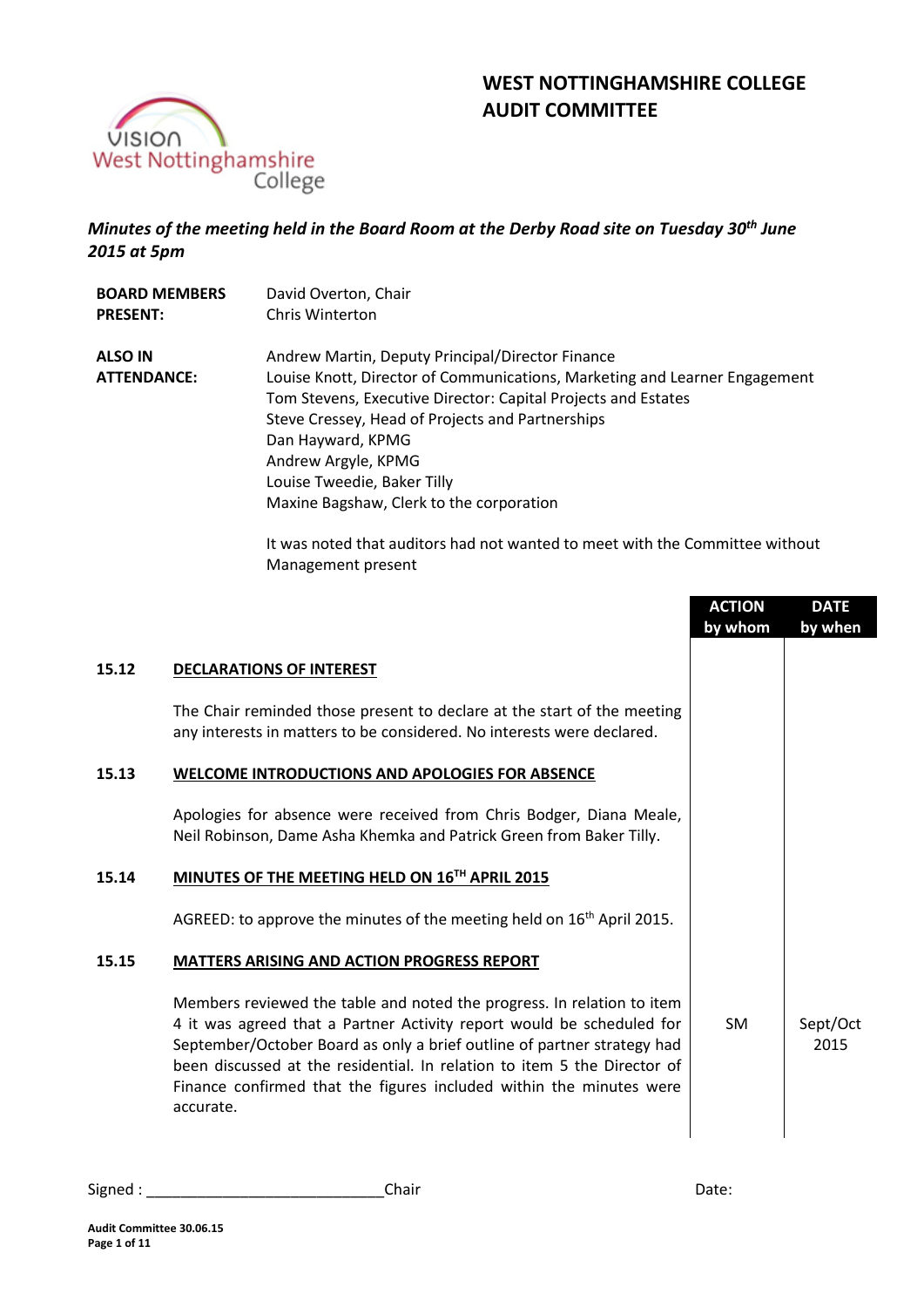The Committee took the opportunity to discuss Maths and English and the national shortage of good quality teachers. The Director of Finance confirmed that the College has a number of graduates recruited through the ETF programme which has been quite successful. It was explained that the rise in salary costs in the schools sector is becoming common and this makes the FE sector less attractive.

AGREED: to note the update provided.

#### **15.16 INTERNAL AUDIT**

#### 1) PROGRESS REPORT

Baker Tilly introduced this item and confirmed that all of the planned 14/15 audits had been completed. Members' attention was drawn to page 12 which gives a summary of the opinions which are RAG rated. Page 13 provides an update on sector developments. Members' attention was particularly drawn to page 15 which summarises the impact of the introduction of the English Colleges Foundation Code of Good Governance. Members' attention was also drawn to page 17 where the summary of increases in relation to the teachers' pension scheme are explained. In the VAT case reported in relation to Brockenhurst College it was confirmed that the College has submitted a protective claim but that the final outcome of the appeal is still outstanding.

AGREED: to note the update provided.

#### 2) ESF CONTRACT COMPLIANCE

Baker Tilly introduced this item and drew members attention to page 23 which explains that the audit testing related to two particular contracts:

- a) Skills support for the workforce;
- b) 14-19 year olds (and up to 25 for those who have learning difficulty and/or disability) who are not in education, employment or training (NEET) or are at risk of becoming so.

She explained that the testing included a sample of deliverables for each.

Members' attention was drawn to page 24 where it is confirmed that an amber/green RAG rating has been given, this is on the basis of 4 medium recommendations made which are summarised in detail on pages 26-28. In relation to the 3 medium recommendations on page 26 it was confirmed that these have all been accepted. In relation to the low recommendations detailed on 27 these have not been accepted by management and the explanation as to why this is the case is included within the management/audit comment. In relation to the medium priority recommendation on page 28 it was explained that the issue here is that a lot of delivery is with partners and as a consequence they have the evidence rather than the College.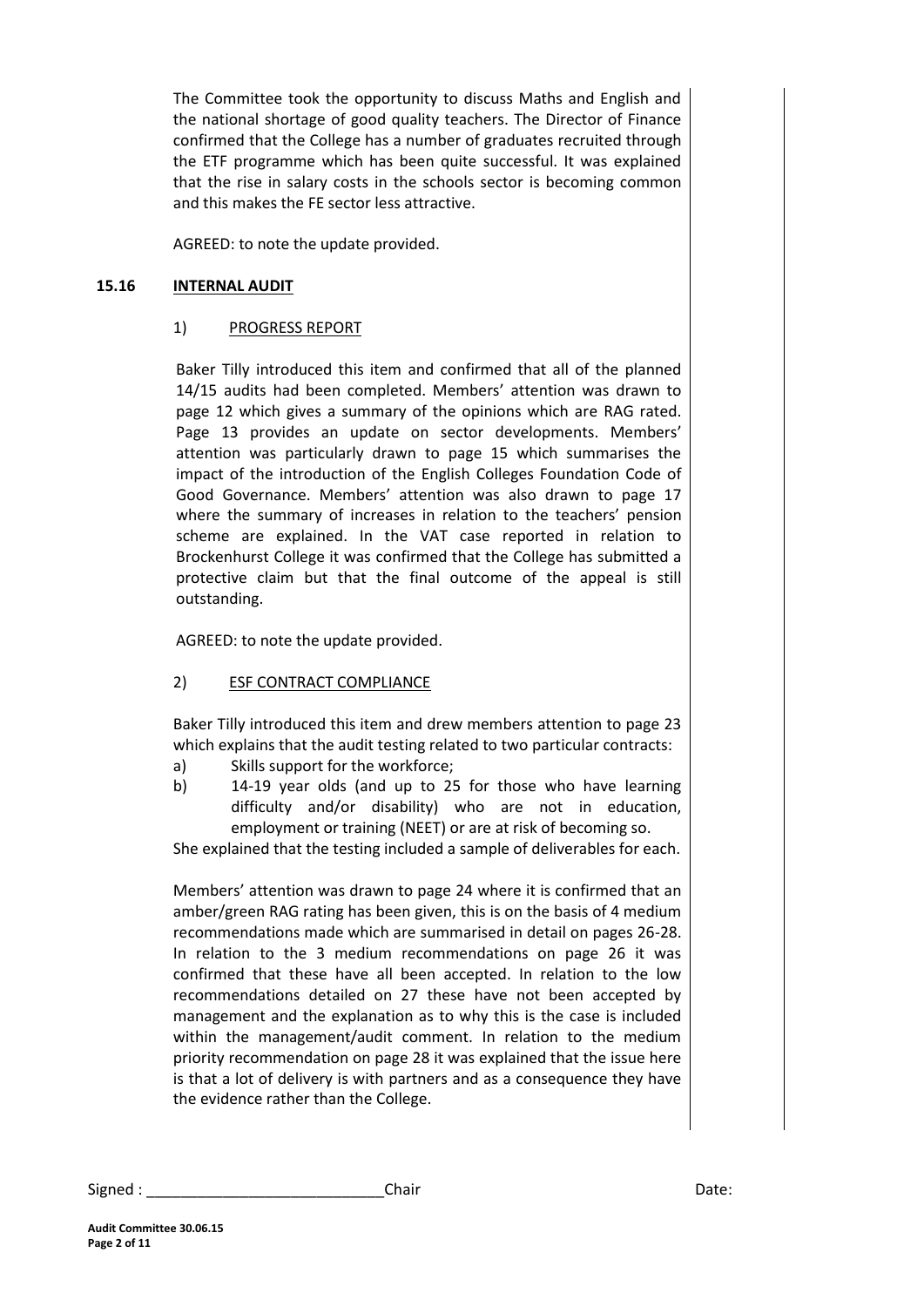It was noted that the College has had an SFA compliance audit on this area and they were satisfied that there were robust systems in place, however that being said, it was acknowledged that ESF compliance tests are very rigid and can in some areas be different to SFA expectations. It was confirmed that internal auditors have been asked to undertake another small sample group so as to close down some of the recommendations and confirm compliance in this area.

AGREED: to note the content of the report provided.

## 3) CURRICULUM PLANNING AND MANAGEMENT

Baker Tilly introduced this report and confirmed that two areas were tested as detailed on page 31. The RAG rating outcome for this audit is green with only two low priority recommendations made these are detailed on pages 34 and 35. They confirmed that overall it was a very strong outcome in what is a fundamental area of operation.

AGREED: to note the content of the report provided.

## 4) GOVERNANCE AND RISK MANAGEMENT

Baker Tilly confirmed that they had looked at the core framework of governance and risk management. A green RAG rating has been given. They view the audit as having a very strong outcome in a key area. Two low priority recommendations were noted on page 42.

AGREED: to note the content of the report provided.

## 5) HR AND PAYROLL

Baker Tilly introduced this item and confirmed that this is the first report to be provided to the College in the new format. The change in format is intended to draw attention to, and focus on key issues. A green RAG rated opinion has been given with auditor's view that there are effective controls in place and the new system implemented is operating well. Members discussed the low priority recommendation at page 47 and the suggested additional analysis of variances. The Director of Finance confirmed that the College undertakes a whole host of comparator reports and that what is suggested is an addition to the suite currently in place.

AGREED: to note the content of the report provided.

### 6) FOLLOW UP OF PREVIOUS INTERNAL AUDIT RECOMMENDATIONS

Baker Tilly introduced this item and drew members' attention to page 51 which summarises the areas of follow up. They confirmed a very strong outcome.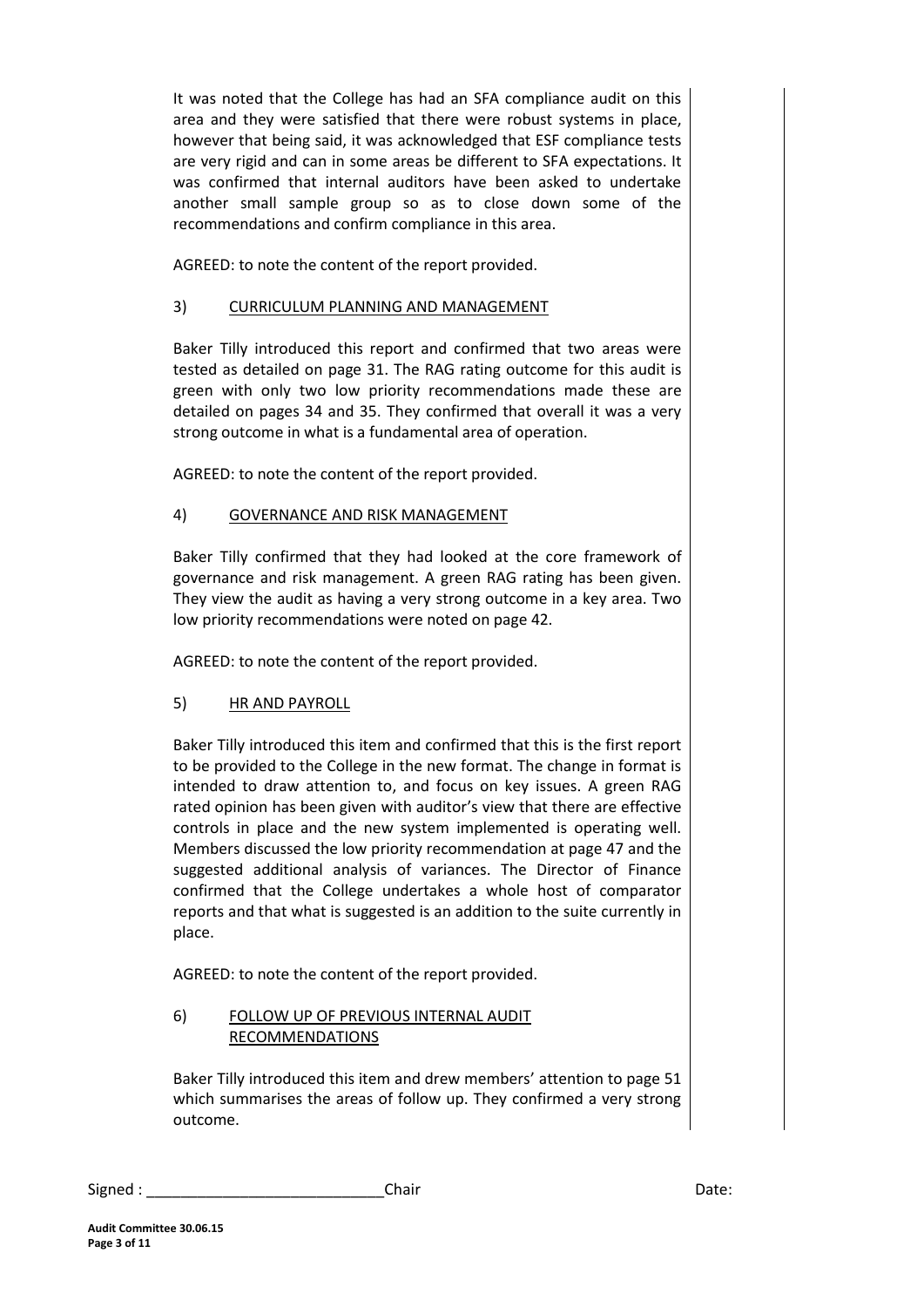|       | The lesson observation process detailed at page 52 was discussed. It was<br>confirmed that all restated actions are being progressed and<br>implemented.                                                                                                                                                                                                                                                                                                                                                                                                                                                                                                                                                                                                                                                                                                                                                                                                                                                                                                                                                                                                                                                             |                    |                                      |
|-------|----------------------------------------------------------------------------------------------------------------------------------------------------------------------------------------------------------------------------------------------------------------------------------------------------------------------------------------------------------------------------------------------------------------------------------------------------------------------------------------------------------------------------------------------------------------------------------------------------------------------------------------------------------------------------------------------------------------------------------------------------------------------------------------------------------------------------------------------------------------------------------------------------------------------------------------------------------------------------------------------------------------------------------------------------------------------------------------------------------------------------------------------------------------------------------------------------------------------|--------------------|--------------------------------------|
|       | AGREED: to note the content of the update provided.                                                                                                                                                                                                                                                                                                                                                                                                                                                                                                                                                                                                                                                                                                                                                                                                                                                                                                                                                                                                                                                                                                                                                                  |                    |                                      |
| 15.17 | <b>COMPOSITE COLLEGE RECOMMENDATIONS REPORT</b>                                                                                                                                                                                                                                                                                                                                                                                                                                                                                                                                                                                                                                                                                                                                                                                                                                                                                                                                                                                                                                                                                                                                                                      |                    |                                      |
|       | The Director of Finance introduced this item and confirmed that page 53<br>provides a summary of actions outstanding from the 13/14 and the<br>14/15 academic years. In relation to the latter it was noted that not all<br>actions identified are necessarily overdue at this point in time. In terms<br>of the update provided, green text indicates items that have been closed<br>off and completed. Blue text provides a progress update.                                                                                                                                                                                                                                                                                                                                                                                                                                                                                                                                                                                                                                                                                                                                                                       |                    |                                      |
|       | Members discussed the report in detail and a number of matters were<br>noted/agreed:                                                                                                                                                                                                                                                                                                                                                                                                                                                                                                                                                                                                                                                                                                                                                                                                                                                                                                                                                                                                                                                                                                                                 |                    |                                      |
|       | Page 55 and the action 'to consider the installation of a gas drop<br>automated fan suppression system in key server rooms'. It was<br>noted that this action has been outstanding for quite some time<br>and the Committee urged progression to conclusion. It was<br>explained that this work will form part of the IT capital budget. It<br>was agreed that the Director of Finance would provide the<br>Committee Chair with details of any quotes and tenders received<br>to date plus an expected completion date.<br>As a general discussion point the Committee Chair questioned<br>٠<br>the level of retention remaining in relation to the capital projects<br>and where this sits within the accounts. It was agreed that the<br>Director of Finance would liaise directly with the Committee<br>Chair to explain where the capital contingency sum sits within<br>the budget and also the remaining contingency sum provided<br>for.<br>Page 58 - the Committee challenged the senior team to progress<br>this as they didn't feel that there ought to be a time delay. The<br>Director of Finance confirmed that he would provide this<br>feedback to the Deputy Principal for curriculum and learning. | Dir Fin<br>Dir Fin | <b>July 2015</b><br><b>July 2015</b> |
|       | Page $67 - it$ was confirmed that the reconciliation differences<br>٠<br>would be implemented as part of the ongoing monthly<br>processes. It was confirmed that this has been achieved by the<br>due date of 18 <sup>th</sup> June and will therefore appear as green and<br>completed on the next report.                                                                                                                                                                                                                                                                                                                                                                                                                                                                                                                                                                                                                                                                                                                                                                                                                                                                                                          |                    |                                      |
|       | AGREED: to note the update provided.                                                                                                                                                                                                                                                                                                                                                                                                                                                                                                                                                                                                                                                                                                                                                                                                                                                                                                                                                                                                                                                                                                                                                                                 |                    |                                      |
| 15.18 | INTERNAL AUDIT STRATEGIC PLAN AND AUDIT NEEDS ASSESSMENT<br>FOR 2015/16                                                                                                                                                                                                                                                                                                                                                                                                                                                                                                                                                                                                                                                                                                                                                                                                                                                                                                                                                                                                                                                                                                                                              |                    |                                      |
|       | Baker Tilly introduced this item and confirmed that what was presented<br>was a proposal for the 15/16 academic year.                                                                                                                                                                                                                                                                                                                                                                                                                                                                                                                                                                                                                                                                                                                                                                                                                                                                                                                                                                                                                                                                                                |                    |                                      |
|       |                                                                                                                                                                                                                                                                                                                                                                                                                                                                                                                                                                                                                                                                                                                                                                                                                                                                                                                                                                                                                                                                                                                                                                                                                      |                    |                                      |

| Signed | Chair | า∽+∙<br>Dale. |
|--------|-------|---------------|
|--------|-------|---------------|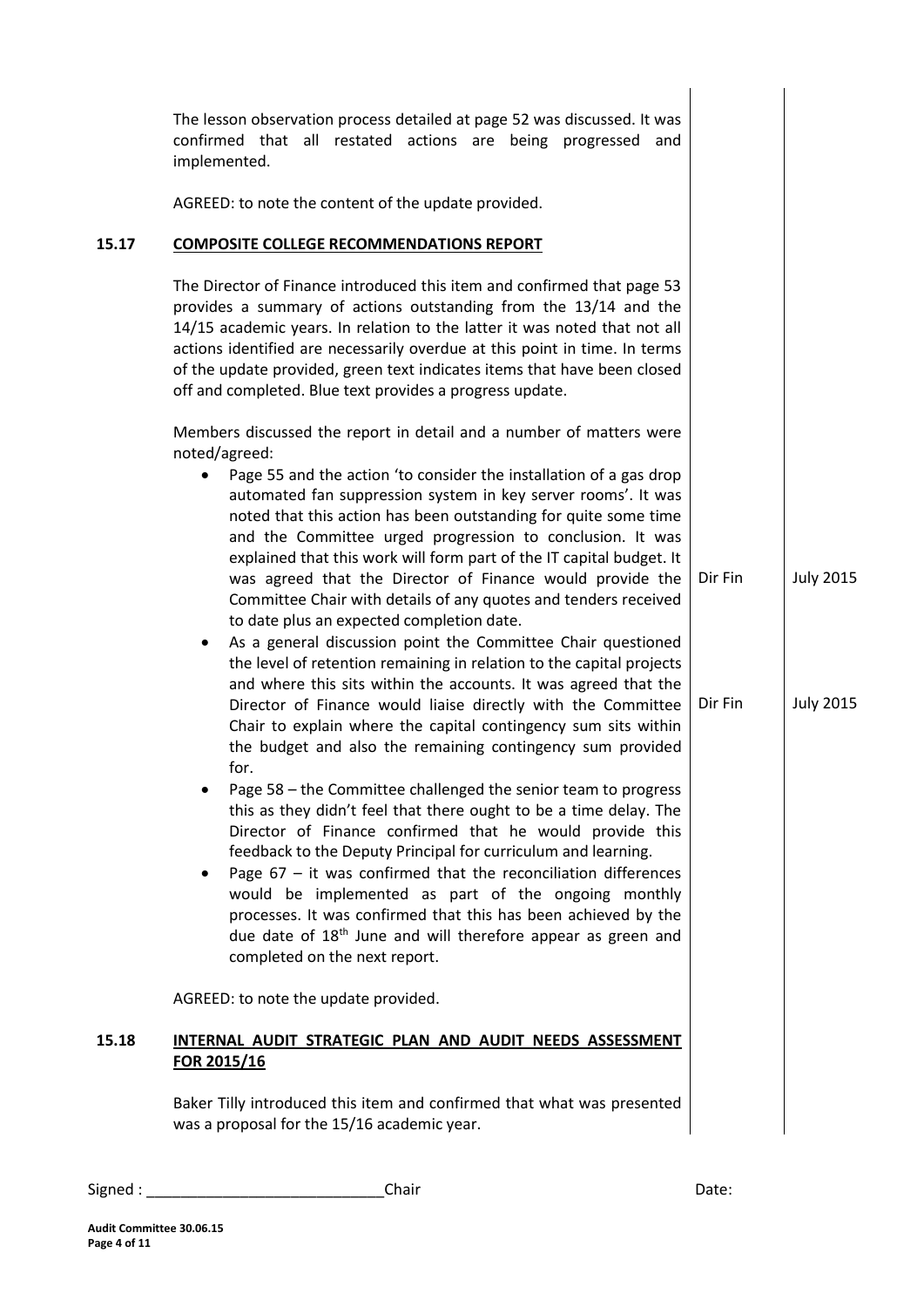| Nine areas are suggested, including follow up of previous items. The<br>matters proposed were considered on an individual basis and a number<br>of comments/notes were agreed:<br>Estates management - it was explained that the 4 days proposed<br>will now be held as a contingency. This audit has been<br>postponed for 1 year as the College has only just obtained its<br>condition survey and needs time to implement the actions<br>identified.<br>Learner experience - 5 days are proposed.<br>$\bullet$<br>Learner number systems $-$ auditors will review the high risk<br>$\bullet$<br>areas which include study programmes, including the English and<br>Maths conditions of funding and subcontracted provision.<br>$IT$ – the dates for this audit are to be confirmed.<br>$\bullet$<br>Governance - the proposal is to review the Colleges response to<br>٠<br>the Code of Good Governance for English Colleges. The Clerk<br>questioned whether an audit in February was an appropriate<br>time in the year to undertake a review given that it is an annual<br>look back in terms of compliance for the whole of the 15/16<br>academic year. It was acknowledged that by February 2016 a<br>number of items would not and could not have been completed,<br>particularly in relation to the annual reports recommended in<br>the code. It was agreed that internal auditors and the Clerk<br>would discuss with a view to agreeing the best time to undertake<br>the audit to ensure best value for the 3 days proposed.<br>Risk management.<br>٠<br>Key financial controls.<br>$\bullet$<br>Framework for efficiency curriculum and staffing.<br>٠<br>Follow up.<br>$\bullet$<br>Members discussed page 73 and it was explained that the plan for the<br>year has been developed following a risk based assessment process. In<br>addition to this internal auditors have spoken to management and have<br>also taken in to account known sector challenges.<br>The Committee were advised that the number of days planned for<br>2015/16 has been reduced.<br>Page 79 provides a 3 year strategy and page 85 includes the audit<br>charter.<br>Members were satisfied that the proposals were appropriate and<br>covered key risk areas.<br>AGREED: to approve the Internal Audit Strategic Plan and Audit Needs<br>Assessment for 2015/16. | IA's/Clerk | Sept 2015 |
|-----------------------------------------------------------------------------------------------------------------------------------------------------------------------------------------------------------------------------------------------------------------------------------------------------------------------------------------------------------------------------------------------------------------------------------------------------------------------------------------------------------------------------------------------------------------------------------------------------------------------------------------------------------------------------------------------------------------------------------------------------------------------------------------------------------------------------------------------------------------------------------------------------------------------------------------------------------------------------------------------------------------------------------------------------------------------------------------------------------------------------------------------------------------------------------------------------------------------------------------------------------------------------------------------------------------------------------------------------------------------------------------------------------------------------------------------------------------------------------------------------------------------------------------------------------------------------------------------------------------------------------------------------------------------------------------------------------------------------------------------------------------------------------------------------------------------------------------------------------------------------------------------------------------------------------------------------------------------------------------------------------------------------------------------------------------------------------------------------------------------------------------------------------------------------------------------------------------------------------------------------------------------------------------------------------------------------------------------------------------|------------|-----------|
|                                                                                                                                                                                                                                                                                                                                                                                                                                                                                                                                                                                                                                                                                                                                                                                                                                                                                                                                                                                                                                                                                                                                                                                                                                                                                                                                                                                                                                                                                                                                                                                                                                                                                                                                                                                                                                                                                                                                                                                                                                                                                                                                                                                                                                                                                                                                                                 |            |           |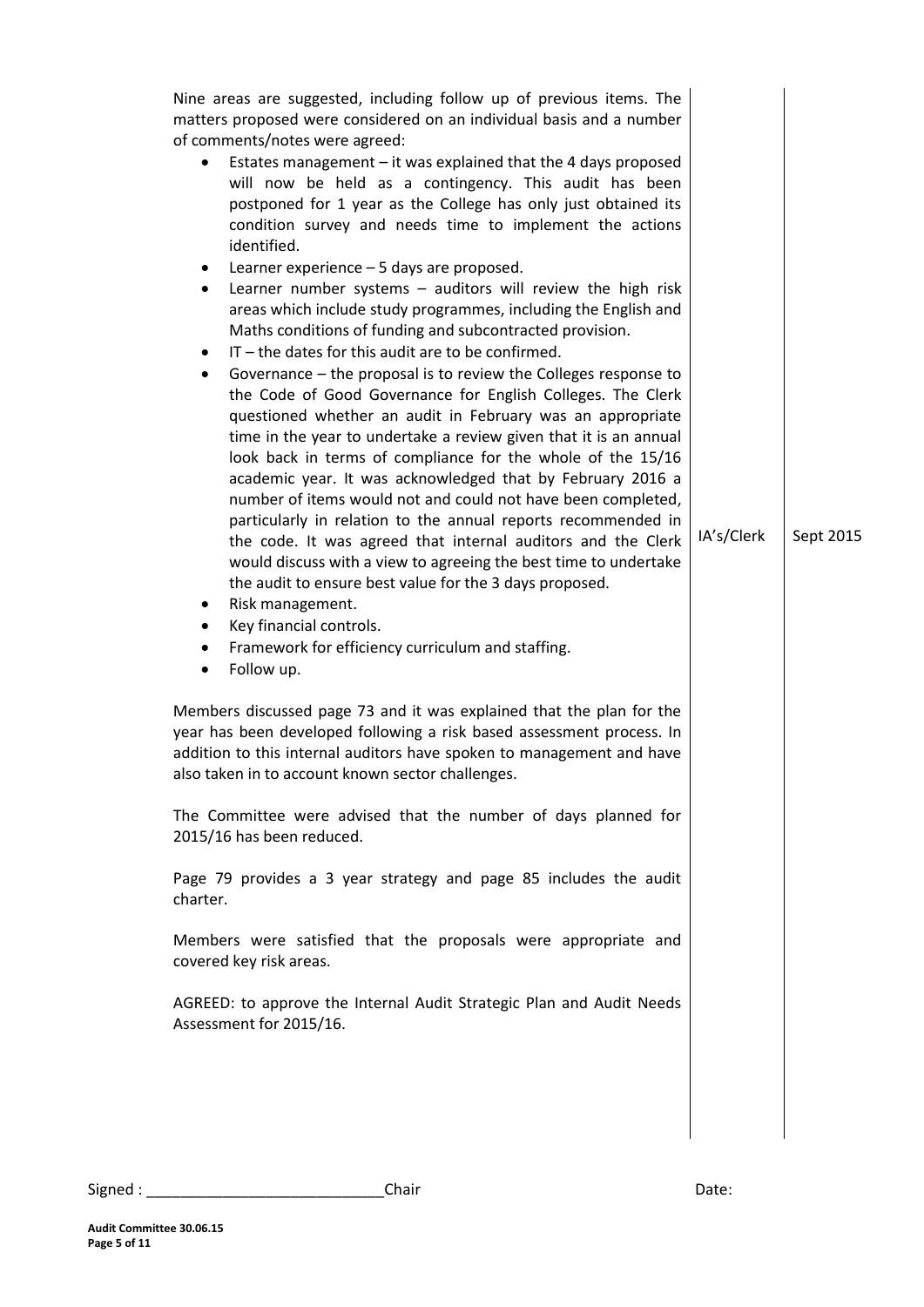#### **15.19 KPMG 2014/15 PLANNING MEMORANDUM**

KPMG introduced this item and confirmed that the document included within the pack is similar, in terms of format to previous years, and provides an overview of intended activity. Key points brought to members attention were

- Page  $4$  this explains the four stages of planning
- Page  $5$  sets out the timetable
- Page  $6$  sets out the materiality thresholds
- Page  $7$  summarises the risk mapping exercise
- Page 8 onwards explains the risks in more detail. It was confirmed that the review of fraud risk from revenue recognition and fraud risk from management override of controls are both mandatory audit work required.
- Pages 9 and 10 explain the key areas for review and include;
	- a) Overall financial position and going concern
	- b) Subsidiaries
	- c) VWS restructuring
	- d) Fixed assets
	- e) Regularity
	- f) Pension assets and liabilities.

In terms of the 2013/14 audit it was noted that the two significant issues to overcome were the VWS run off and a breach of bank covenant. Auditors expressed the view that these should not be issues for the 14/15 year and therefore the audit should be more straight forward.

Members' attention was drawn to page 107 which sets out audit fees proposed. Page 109 provides a statement of independence and page 110 onwards provides sector updates.

Members discussed the funding update provided on page 112 and it was confirmed that the Colleges accesses approximately £250k in relation to community learning funding.

Members all agreed that the plan was appropriate and covered key areas.

AGREED: to approve the KPMG 2014/15 Planning Memorandum.

KPMG confirmed that they are going to trial the use of their data analytics tools as part of this year end audit.

#### **15.20 RISK MANAGEMENT**

The Director of Communication, Marketing and Learner Engagement introduced this item and confirmed that her report provides: a) an annual report on the risk management activity for 14/15 and, b) proposes a risk management strategy and register for 2015/16.

| Signed | Chair | ,,,,,<br>Dale. |
|--------|-------|----------------|
|--------|-------|----------------|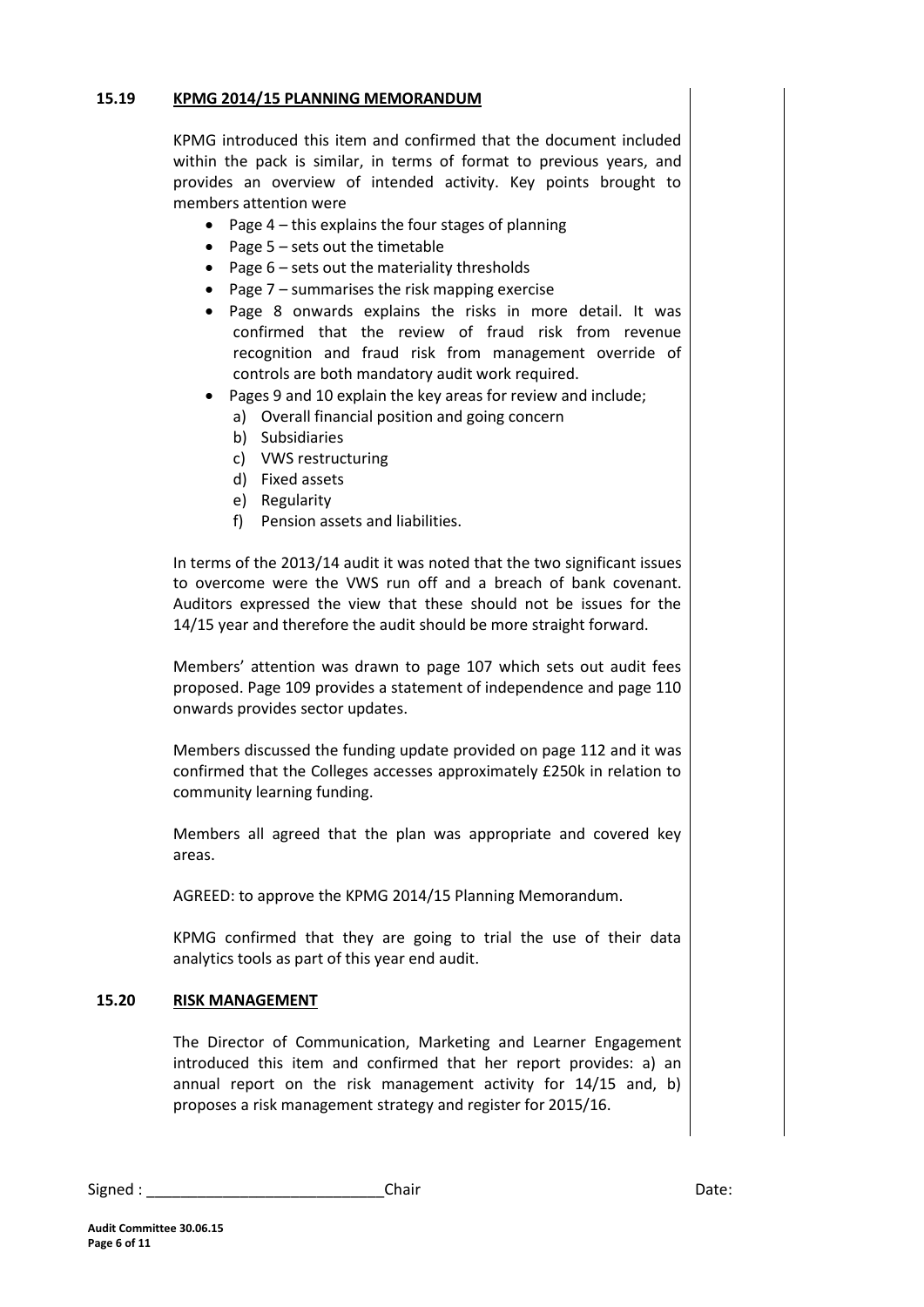In relation to the 2014/15 position key points brought to members attention were:

- Risks identified within the contingent risk register have been monitored by the Corporation Board or its Committees at least once during the year with the exception of data protection which has not formed an agenda item on any of the Corporation Board or its Committees. She provided assurance that this area was subject to internal audit in 2012/13.
- In terms of achievement against target mitigated risk scores
	- a) Risk scores relating to the financial stability of the College have increased throughout the year. This is not surprising in light of the spending cuts already announced and those awaited.
	- b) Risk scores relating to the work based learning programme have reduced slightly as a result of the work done on performance and quality.
	- c) Risks relating to the Studio School achieved their target residual score in November 2014 and as a result have been removed from the significant register.
	- d) Risks related to the property strategy, College positioning and curriculum planning achieved their target residual scores by the end of the year.
	- e) Risks related to HR have remained at the same level throughout the year.
- Changes to the risk environment for  $14/15$  yet again this has been a challenging year for the College and its subsidiary companies. Much of the risk comes from the external operating environment with as many opportunities as risks for colleges willing to take calculated measured risk.
- The subsidiary companies considered their strategic risk register at Board level on a regular basis. Following the merger of VWS within College operations towards the latter part of 13/14 there have been no significant risk issues to report in relation to subsidiary companies.

She explained that the sector as a whole is considered as a high risk environment, particularly because of the known and expected funding reductions.

Members' attention was drawn to page 123 which is a table which explains where risks have been reviewed.

Members in reviewing the report all agreed that the format was very useful. It was noted that the College has not met its target for mitigated risk scores in relation to the financial position, however this is not unusual or a cause for concern in the current financial climate.

AGREED: to note the content on the Annual Report on Risk Management activity for 2014/15.

| Signed | Chair | Date: |
|--------|-------|-------|
|--------|-------|-------|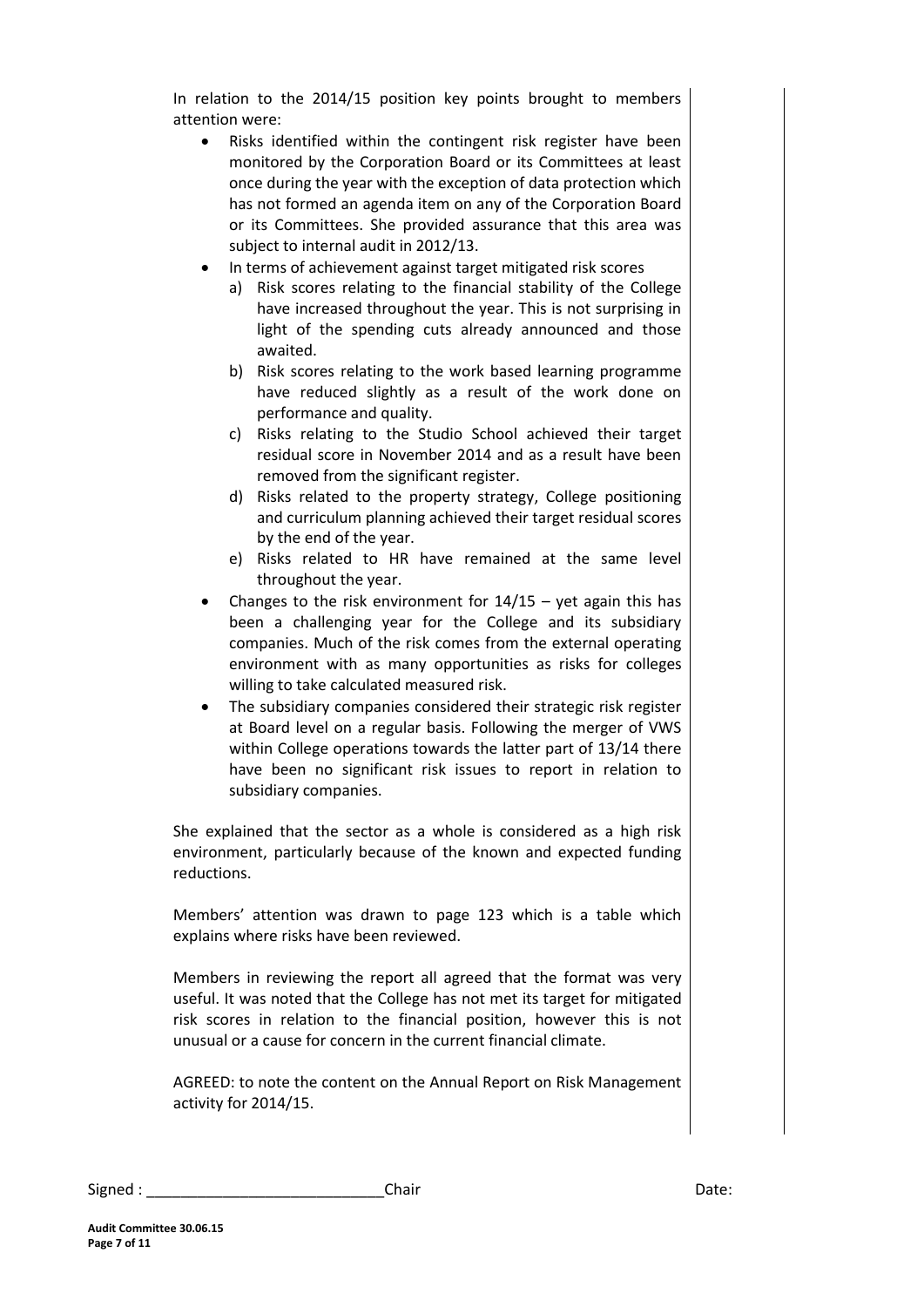The Director of Communications, Marketing and Learner Engagement then went on to present the proposed risk management strategy and register for 15/16. In presenting the strategy the Director Communication, Marketing and Learner Engagement confirmed that financial stability remains the highest risk and the College's risk profile remains high but similar to other colleges within the sector. She confirmed that within the strategy the sources of assurance are more clearly documented and chartered. The Committee all agreed that the strategy proposed was well developed and recognised the significant risks identified within the sector.

AGREED: to approve the Risk Management Strategy and Register for 2015/16.

#### **15.21 REGISTERS, ATTENDANCE AND RECORDING – 2014/15 YEAREND REPORT**

The Director of Finance introduced this item and key points were brought to members attention:

- The total percentage of unmarked registers is just 1% with many curriculum areas marking all created registers. This equates to 44 registers out of the population of 6,663.
- A higher proportion of registers were not up to date as at the report date equating to 6% (which is not significant) which is likely to be related to registers that are not marked in class.
- A much smaller percentage of registers have now been marked by the school administrator at just 6% compared to the 10% reported at the last audit Committee update. There will always be reasons for utilising such resource to record attendance and it is considered that this is now more proportionate than when the review of the process began.
- There does however remain to be a number of key issues to overcome if the College is to fully consider that the systems are operating with full effectiveness. Both issues relate to the timing of the recorded register mark, where we currently have 63% marked after the class has finished and 42% not on the same day as the class has taken place. This indicates rework which remains a cause for concern.
- Compared to the last report, the timeliness indicator for registers not marked in class was 71%. Therefore whilst some progress had been made it remains slow progress and further effort will be required to improve at a faster rate.

It was explained that the College has been looking at a number of options available to try and address this. For the next academic year they are intending to use a text message service to students which notifies them that they have not been marked on a register. This will help to more proactively chase non-attendance and will also put pressure on the tutors too comply with timely completion.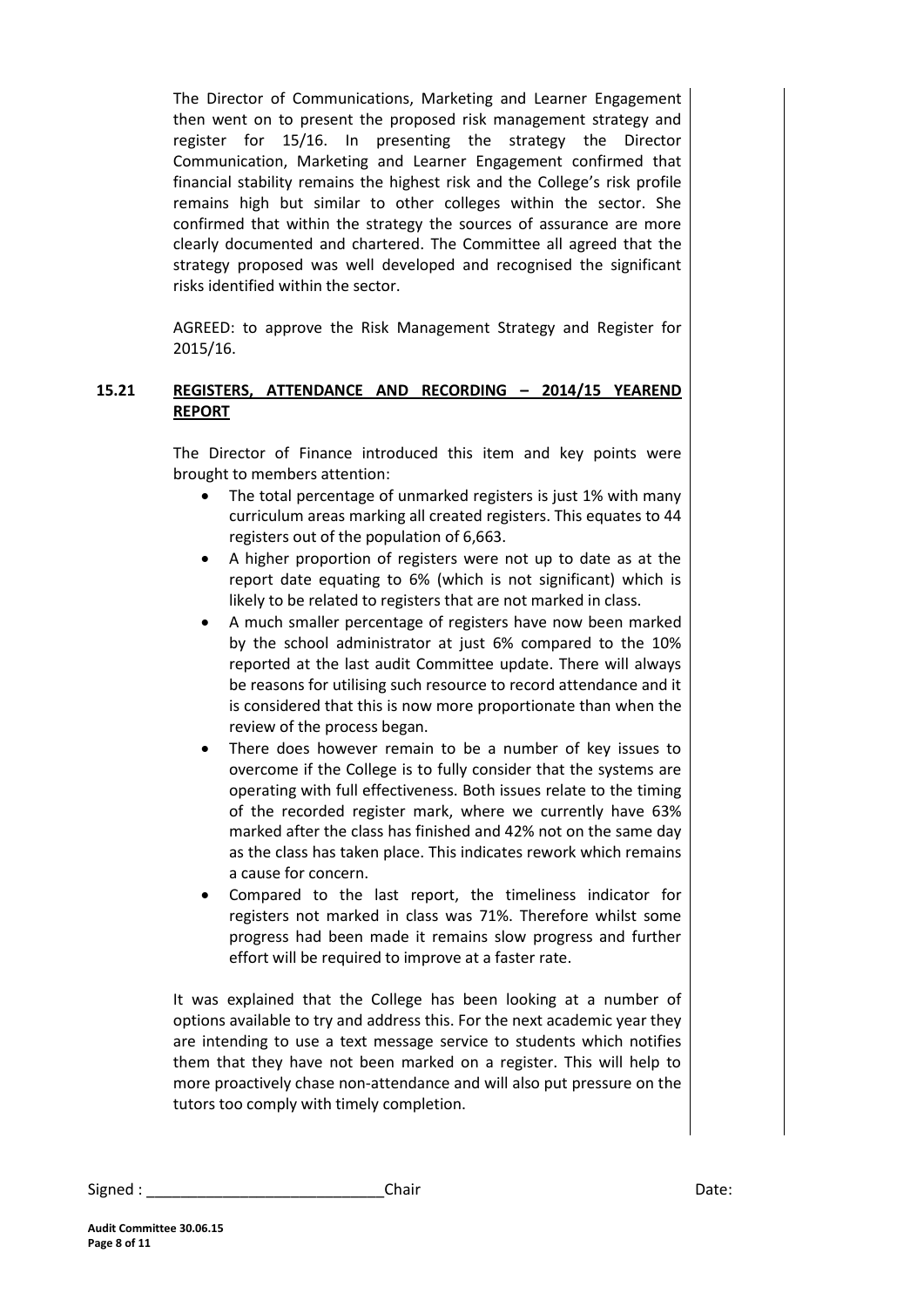It was explained that there is a greater focus within the sector on knowing if students are 'missing' this is both a safeguarding and a Prevent issue.

AGREED: to note the content of the update provided.

#### **15.22 CAPITAL PROJECTS COMPLETION ANALYSIS TIMETABLE**

The Executive Director Capital Projects and Estates confirmed that a completion summary is prepared for the property strategy covering the period 2010-2014 and is included as an introduction to the draft 2015- 2020 property strategy which was considered by the Finance, Resource and Estates Committee yesterday. A post-audit evaluation of phase 2B development (new Lifestyle Building and enclosed courtyard) was presented to Finance Committee on 24<sup>th</sup> February 2015. Similar post audit evaluations of the visual art project and engineering innovation centre will be undertaken between October and December 2015 with reports prepared for the February 2016 meeting of the Finance Committee. All three post audit evaluations are an SFA requirement and condition of grant. No specific timeline is set for undertaking the audits or submitting the audit information to the SFA although it recommended that they are conducted around 12-18 months after occupation of a building when relevant data becomes available and the project can be assessed. He confirmed that this will then complete the planned evaluation of the 2010-2014 property strategy.

AGREED: to note the update provided.

#### **15.23 PARTNER ACTIVITY REPORT**

Steve Cressey introduced this item and confirmed that the report sets out the SFA's intention to perform assurance work via desktop review of the data reported in the ILR to gain assurance that provision meets the published funding rules and identify possible funding areas for further investigation. Following on from this the SFA announced in April that they will be conducting a desk based review on the ILR R10 data set, an overview of this was provided at Appendix 1.

In terms of the partner strategy for 15/16 he confirmed that the intention is to further consolidate the number of partners. The College is using priority funding as a selection methodology and the aspiration is to drive up the number of apprenticeships offered.

He confirmed that Vision Apprentices (the College subsidiary company) has been refocused on identifying local apprentices. It was acknowledged by all that apprenticeship delivery is a key financial target which is monitored through the management accounts.

Signed : \_\_\_\_\_\_\_\_\_\_\_\_\_\_\_\_\_\_\_\_\_\_\_\_\_\_\_\_Chair Date: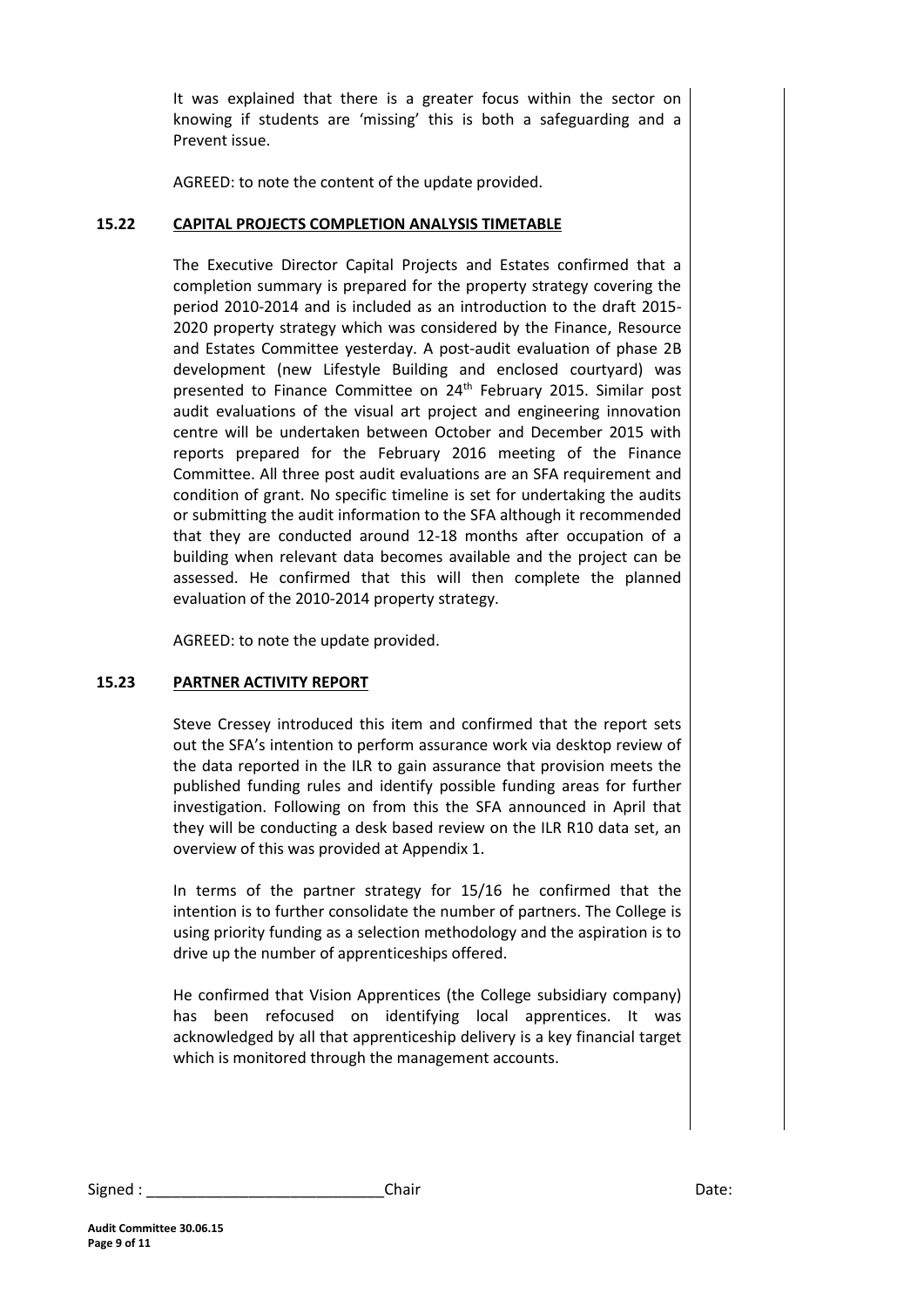He confirmed that the team are now much more 'sector' focused in terms of recruitment and sales and that it is hoped that this will drive forward the local arrangements. The intention is to use strategic partners to offer national provision.

Members attention was drawn to page 175 which sets out a summary of changes to the funding rules for 15/16 relating to subcontracted provision and in particular the role that the governing body plays in approving these arrangements.

AGREED: to note the content of the update provided.

#### **14.24 COMMITTEE REVIEW**

The Clerk introduced this item and presented

- a proposed work plan
- reviewed terms of reference
- membership summary, and also provided
- an opportunity for Committee self-assessment.

The Committee were happy to make the recommendation to the Board that the terms of reference roll forward to the next academic year unchanged. They were of the opinion that these remain fit for purpose. In terms of the Committee work plan presented they were happy that it covered key areas, it was acknowledged that items can always be added as required.

In terms of Committee self-assessment there was some concern expressed regarding attendance, this meeting being an example. It was felt that the addition of Neil Robinson an external co-optee had helped to strengthen the Committee skills set and should give a little more flexibility regarding quorum and attendance.

#### AGREED:

a) to note the update provided b) approve the Committee work plan proposed c) recommend that they Board approved the continuation of the existing

terms of reference in to the 15/16 academic year.

#### **15.25 AOB**

The Director of Finance took the opportunity to raise a matter of additional business. He confirmed that the College had received a letter from the SFA on Friday regarding an allegation of irregularity in relation to one of the Colleges subcontractors. The College is required to appoint an independent auditor to investigate. This appointment is to come from a list of approved companies who are on the government framework.